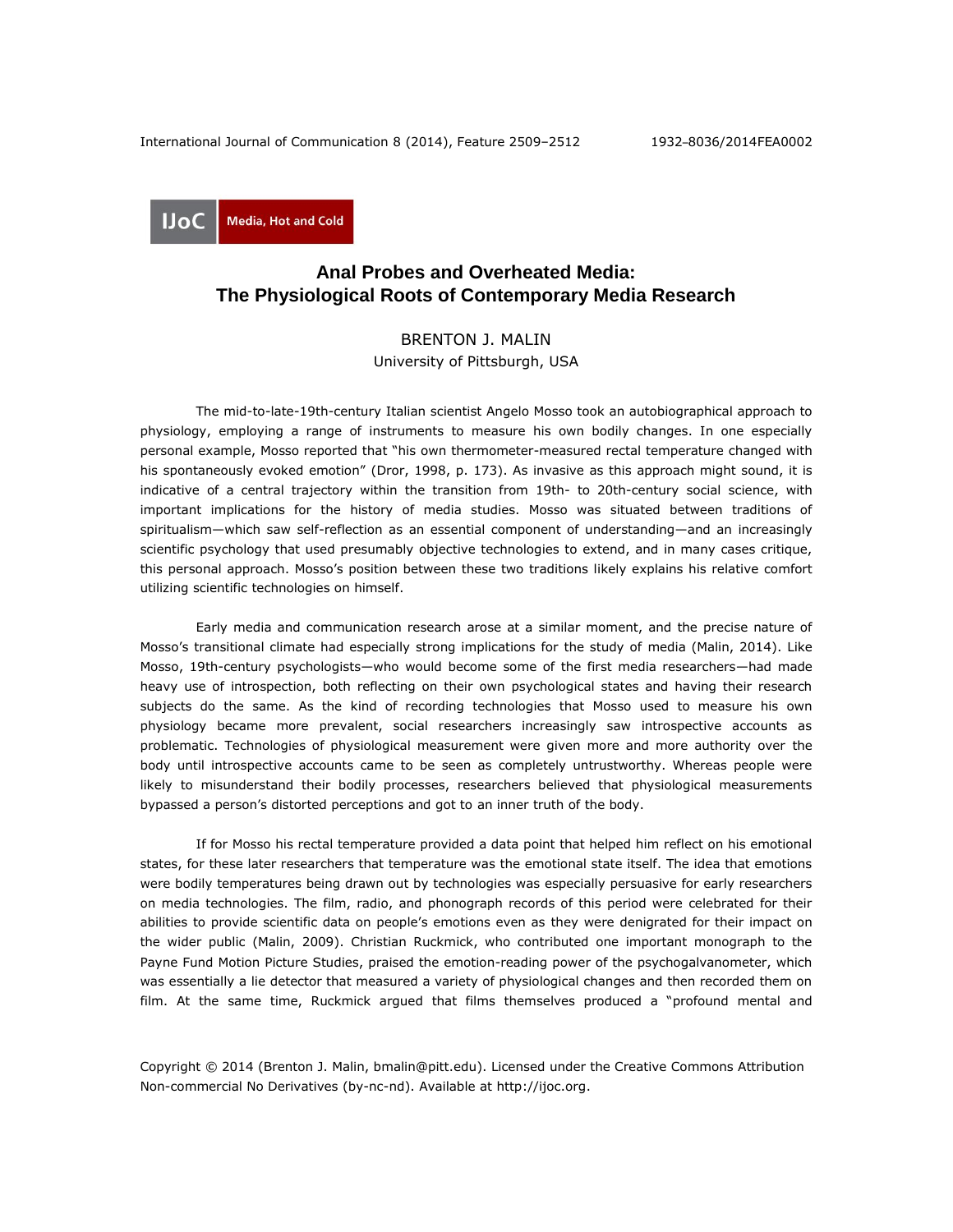physiological effects of an emotional order," resulting in "unnatural sophistication and premature bodily stimulation" (Dysinger & Ruckmick, 1933, p. 119).

Ruckmick's research, like that of psychology more generally, was influenced by a broader concern about overstimulation that increasingly saw the emotional pressure of modern life—and emotion itself—as dangerous to the public. Walter Lippmann's (1922, 1925) worries about "disenchanted man" were premised on the idea that information overload had created a world of overheated citizens who were too exhausted to participate in public life. Whereas earlier 20th-century psychologist Hugo Münsterberg (1916) had celebrated the new emotional stimulations of the movies, Ruckmick and his peers saw the emotions of the new media age as dangerous to both audiences and psychology itself. The use of emotion-measuring technologies in the laboratory was an attempt to bypass psychologists' own emotions, which were seen as antithetical to a truly objective social science. Measuring a subject's emotions through various technological means, these researchers presumed, allowed psychology to free itself from the messiness of emotional connection and intimacy. For Ruckmick, the psychogalvanometer engaged deeply with people's emotions so that he didn't have to, leaving him to observe the emotions of the new technological age from an appropriate—though equally technologized—distance.

To the extent that media technologies have continued to be seen as especially emotionally stimulating, their paradoxical effects—as overheating the public and cooling down the media researcher have maintained a prominent place in the history of media studies. Even so reflective a thinker about technology as Marshall McLuhan could fall prey to this implicit thread of physiological reduction. That such distinctions between hot and cool media and oral and literate culture are premised on an unexamined concern for the emotional power of advancing technologies becomes clear when looking at the larger corpus of McLuhan's work, especially as articulated in the posthumously published *Laws of Media* (McLuhan & McLuhan, 1988). Here, the distinction between oral and literate culture becomes especially physiological, as McLuhan and his son Eric drew on recent brain scan research to show how the oral culture of the ear—which they favored—affects the brain more positively than the literate culture of the eye. Ironically given their professed goal of understanding media technology, however, they failed to consider the implications of a technology central to their claims: the brain scan itself. As did Christian Ruckmick, they treated this research technology as an objective observer charting the impact of the technological march forward.

Today, when digital technologies such as the MRI are regularly employed to understand the emotional impact of such digital technologies as the Internet, it remains important to be mindful of this persistent thread of anxiety about the emotional stimulation of new technologies. Claims about how digital technology is making us smarter (Johnson, 2006) or dumber (Carr, 2011) need to be read against the longer history of seeing the primary impact of new technologies as the heating up of people's physiological processes. The connections between Mosso's anal probe, Ruckmick's psychogalvanometer, McLuhan's brain scan, and the digital images of the MRI are not so faint as they might first appear. Each approach assumes the fundamentally physiological nature of emotional effects and the unique access of technologies to those emotional processes. However, something important was lost in moving forward from Mosso's research, which assumed a radical self-reflexivity at odds with these later studies. Despite being the product of the laboratory technologies he employed, the temperatures Mosso measured were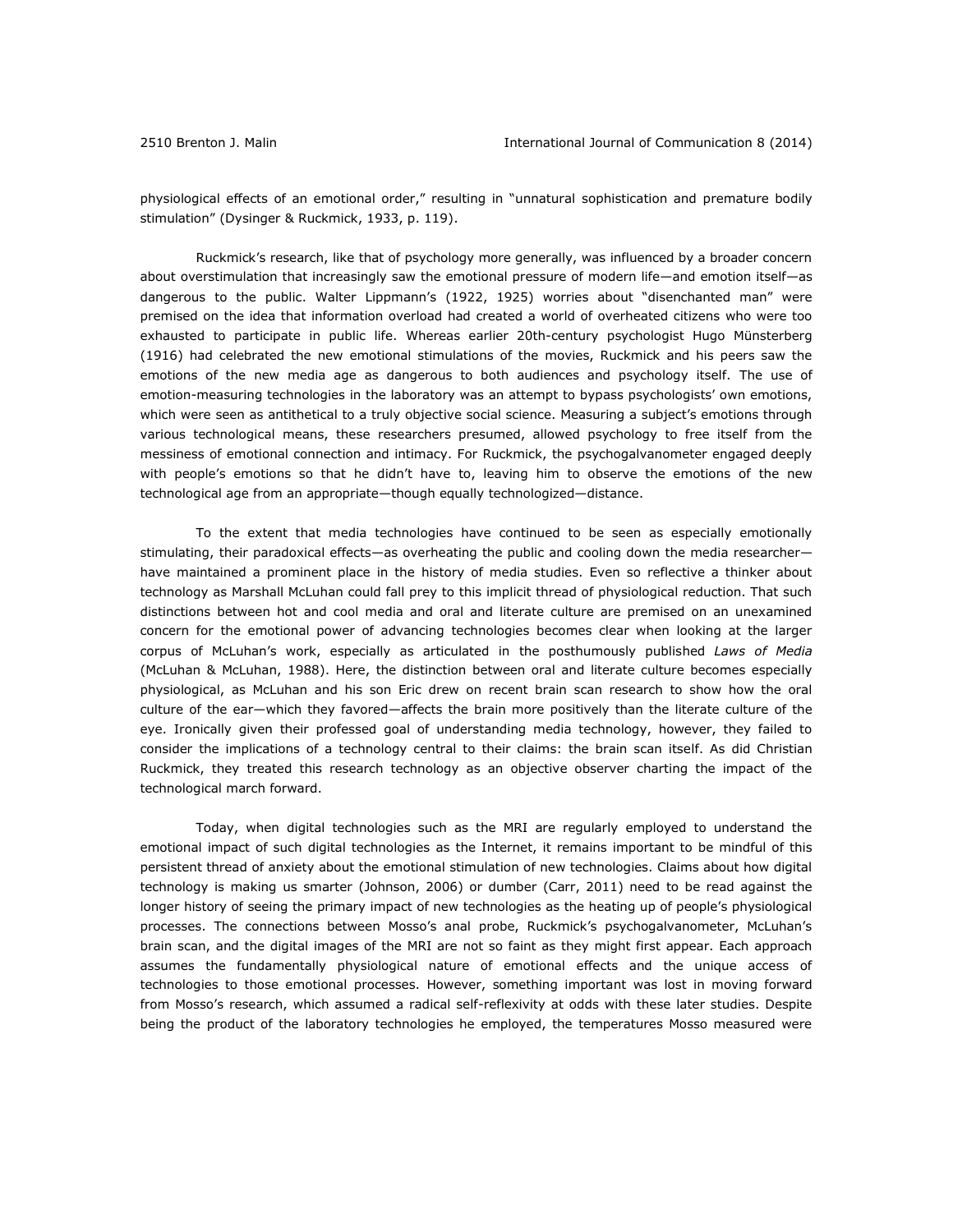still deeply personal and firmly located within his own bodily experience. For Ruckmick and later media researchers, the bodily heat of emotion was increasingly seen to come from without—generated, it seemed, by the distant power of an impersonal, technologized, mass culture. Alongside this imagined mass culture, these researchers lost sight of their own personal position within the technologies and emotions they explored—overlooking how the psychogalvanometer or brain scan were implicated in the same cultural resonances they attributed to the technologies that were the targets of their analysis. In order to avoid perpetuating these same physiologically reductive views, contemporary media research will be well served by recovering elements of Mosso's radical self-reflexivity, however difficult and uncomfortable that may be.